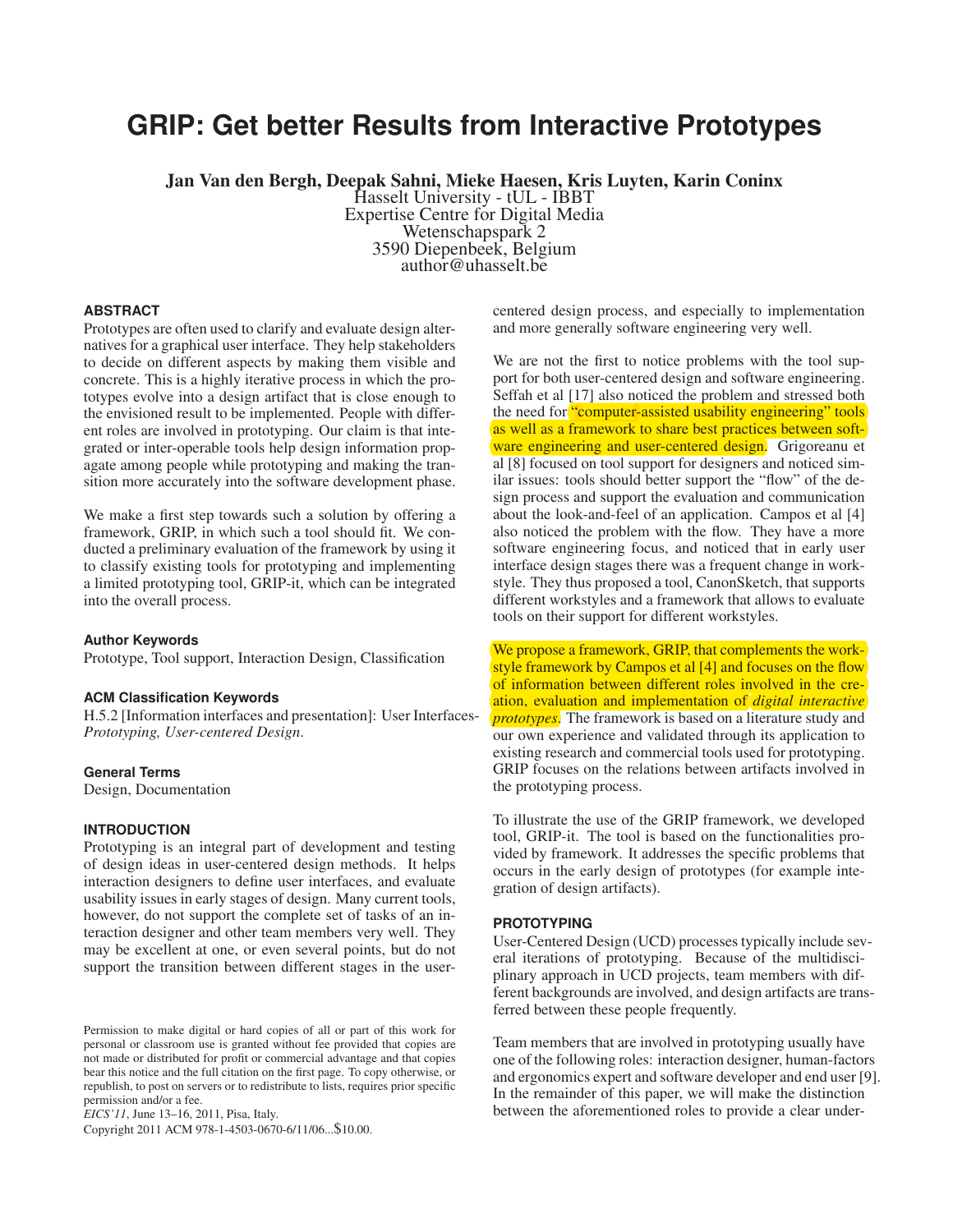

Figure 1. GRIP Framework

standing of what type of practitioner is involved for a particular prototyping activity. Nevertheless, we are aware that team members can combine several roles in a UCD project.

Besides the involvement of a multidisciplinary team in prototyping, the cooperation with end-users is inevitable. The level of involvement of end-users in UCD can vary according to the type of project and prototype that will be designed and developed. In general, end users will be involved during a user needs analysis before any prototyping takes place, and in the evaluation of several prototypes [9, 16]. In some projects, participatory design allows end-users to be involved in prototyping activities as well [14]. In this paper we mainly consider end-user involvement before prototyping activities and during design evaluations, but participatory design activities are not excluded.

The most accessible and ubiquitous tool to translate design ideas into visible User Interface (UI) designs is pencil and paper [3, 19]. Sketches can be easily understood by all team members, including end-users. Usually, an interaction designer is in charge of creating these designs, but all team members can be involved in brainstorm sessions. End-users can be involved in early evaluations of these sketches, which is the cheapest and quickest way to collect feedback.

Despite the reduced cost and time investments to create and evaluate sketches, these paper prototypes cannot contain all interactions exemplifying content and other application components [19]. Therefore, in the prototyping process sketches may very soon evolve into digitally created interactive prototypes using prototyping software or UI toolkits, which often have a longer lifespan [1]. This level of prototyping involves interaction designers. Once interactive behavior needs to be included in the prototypes, software developers contribute by developing a working application. Usability evaluations are conducted by human-factors and ergonomics experts or interaction designers and result into evaluation reports.

The involvement of team members with diverse backgrounds demands extra efforts to transfer designs and accompanying information (such as design decisions and evaluation reports). Each team member may prefer another prototyping tool to contribute to the prototyping process [1]. Furthermore, it is likely that some information gets lost during these transfers. Some prototyping tools support the creation and transfer of UI designs. However, a general tool for interaction design that supports the entire prototyping process, described above, is lacking.

# **GRIP FRAMEWORK**

The GRIP framework defines the required artifacts and stakeholders that participate in the prototype development process. We discern four groups of artifacts: Early designs and application components, Evaluation reports and a Working application (Figure 1(a)). We classify the different roles involved in the creation, evaluation and further usage of prototypes as follows: *Interaction designer*, *Human factors and Ergonomics expert*, *Software developer* and *End user*. The involvement of each role is explained in more detail below and is illustrated in Figure 1(b).

The Interaction designer plays a crucial role in the creation of prototypes as he is responsible for the creation of *(early) designs* (depicted by wireframes) and the creation of the combined prototype. Note that in subsequent iterations, he may be assisted by a visual designer to create more detailed designs. UI designs (or even sketches) can be combined with *software components* (depicted by the UML symbol for software components) to create *interactive prototypes* (depicted by interconnected wireframes).

These interactive prototypes should be tested by experts and at least some of the time involve end-users of the application. The results of these tests are documented by the human factors and ergonomics expert in an *evaluation report*. Notice that this evaluation report contains an evaluation of the look and feel (*structure* and *behavior*). We make no assumptions about the form of this report, but it preferably presents the interpretation of the results, as well as the supporting data in a format this is understandable by all stakeholders. Understanding the evaluation results and the implications this has for the implementation may be beneficial to convince software developers to *revise* the software components used or the actual *working application*. Similarly visual and interac-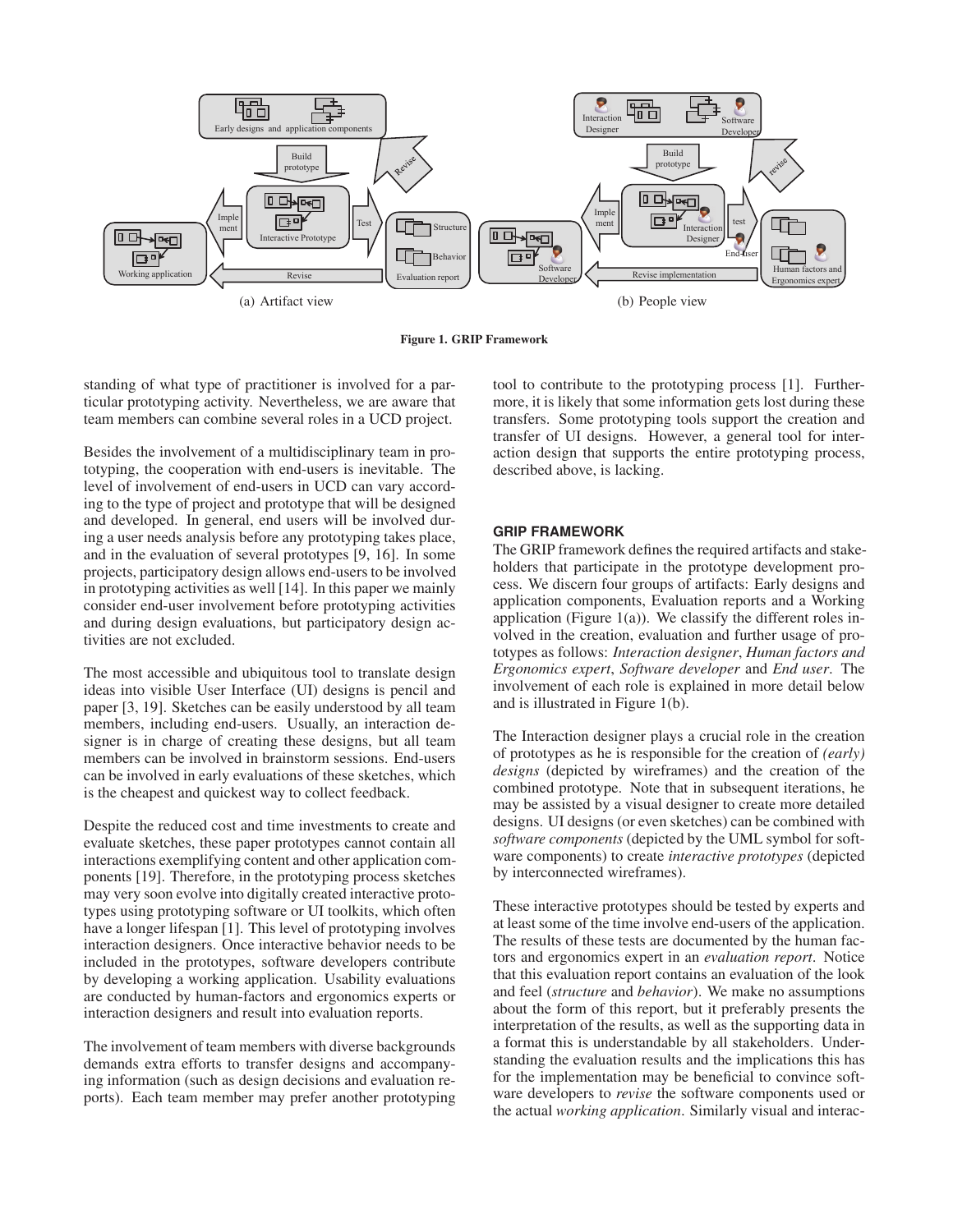

Figure 2. GRIP Framework applied for commercial and research prototyping tools

tion designers need this information to revise their designs or the integration thereof in the interactive prototype.

To optimize the flow of information it is useful in some situations that the interactive prototype can (at least partly) be exported to a format that allows the software developer to access the prototype from within his programming environment. This to ensure an optimal flow of information and a minimal duplication of efforts.

To illustrate the coverage of the ideal tool set, we use the line weight and the background color of the different parts of the diagram. In this way, one can instantly grasp the features. As the ideal tool set covers all activities and artifacts, all activities (arrows) and artifacts have the same line weight and background color in Figure 1. Support for an activity can be accomplished in a variety of ways. The fact that an interactive prototype can be exported as a website supports the testing of a prototype, and the ability to export a design as a picture, may enable the creation of an interactive prototype.

#### **CLASSIFYING PROTOTYPING TOOLS**

This section and Figure 2 illustrate how GRIP can be applied to classify and/or compare a diverse set of existing tools for the support they can provide for prototype development and evaluation. The tools are both research and commercial, selected to differ in scope and target users. To visualize the capabilities of the tools, we adapt the line weight and the background color of the activities (arrows) and artifacts (rounded rectangles and specific illustrations). The line weight of activities and artifacts that are not supported is reduced and their background color is removed. For example, UI Sketcher [18] (Figure 2(a)) and CanonSketch [4] (Figure 2(b)) support the creation of (early) designs, but not the creation of application components. The illustration of application components thus gets a white background and has a reduced line weight. Since (early) designs are supported, the rounded rectangle and the early designs illustration retain the original line weight and background color. Both tools are focused on creating designs, but not on the creation of interactive prototypes.

Figure 2(d) illustrates that Demais [2] enables the creation of interactive prototypes (using a diversity of media formats and sketches). Denim [11] supports sketch-based prototyping of both navigation and web page structure (Figure 2(c)). Denim has a feature that exports the design into html for testing, but not with the aim of further development. MS PowerPoint (Figure  $2(g)$ ) allows the creation of interactive presentations that can be used for testing but does not facilitate the export of design evaluation data. MS PowerPoint can be imported in MS Expression Blend to a SketchFlow [12] (Figure 2(i)) specification. This SketchFlow specification can be executed in a web-based runtime that supports annotations on the user interface structure. Furthermore, the SketchFlow specifications can include custom components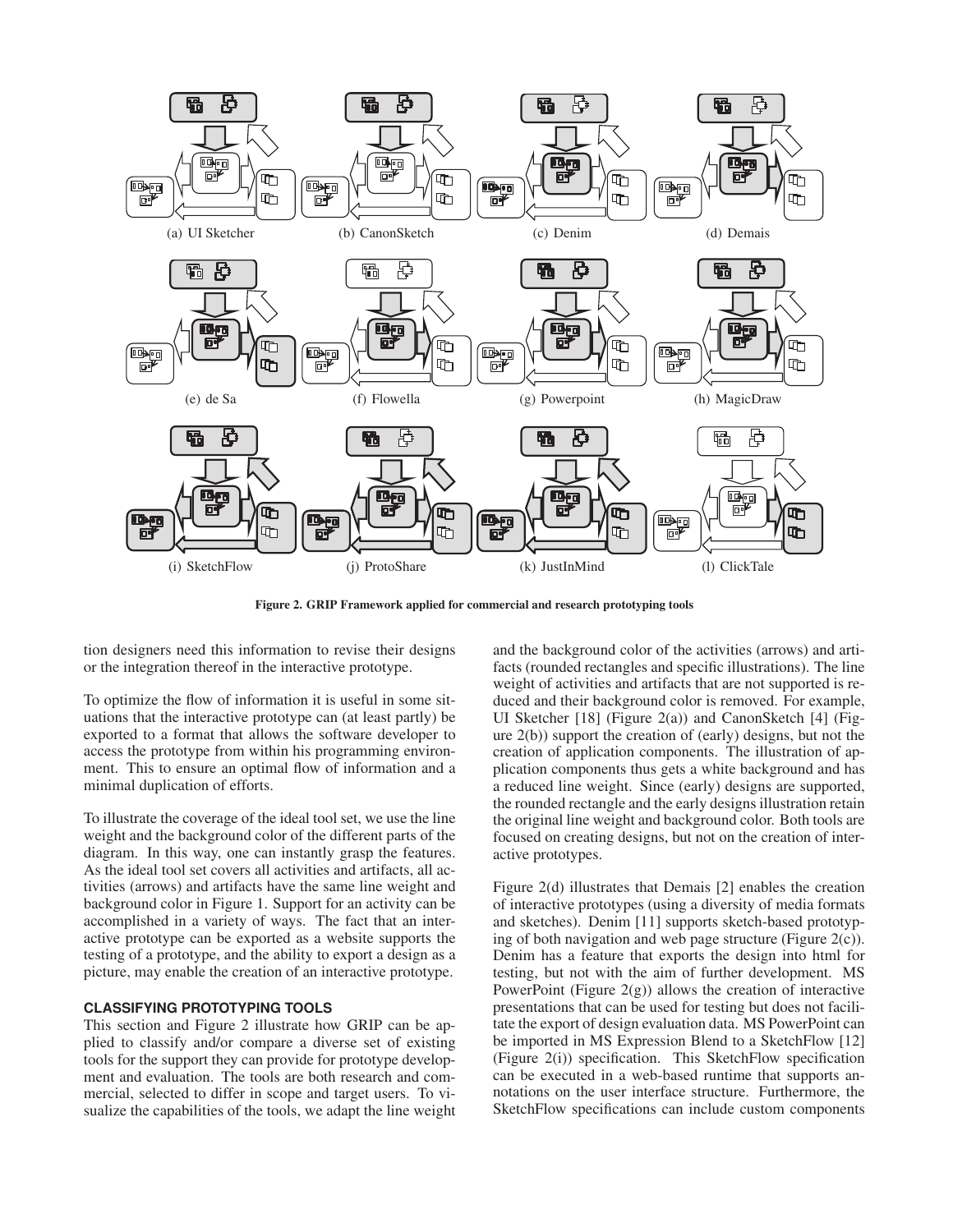

Figure 3. GRIP framework to identify new tool

and are saved in XAML [13], which can be the basis for further development. ProtoShare [15] (Figure 2(j)) and Justin-Mind [10] (Figure 2(k)) also allow the creation of interactive prototypes, but export the prototypes to regular webpages, which can be annotated using their hosted services. Webbased prototypes can also offer insights on user behavior using services such as ClickTale [5] (Figure 2(l)). Flowella [7] (Figure 2(f)) is a prototyping tool, developed by Nokia, focusing on building of interactive prototypes for mobile devices from designs (exported as images). The exported prototypes can be executed both on desktops and on the targeted mobile devices.

A special case of a prototyping tool is proposed by de Sa` et al [6], as shown in Figure 2(e). The goal of this tool is to allow end-users to create complete interactive prototypes within specific domains. To enable this, a specific set of software components and media can be combined to create complete interactive prototypes that can be executed on mobile devices on a specific runtime that logs all actions, enabling replay.

MagicDraw (Figure 2(h)), a modeling tool, allows the creation of interactive prototypes, realized as models, but with a concrete Windows look-and-feel.

#### **GRIP FOR EXPLORING NOVEL TOOLS**

Based on our experience and an analysis of the state of the art using the GRIP framework, we identified a combination of features that was not present in literature and seemed to be promising. The requirements for this tool, GRIP-it, are shown using the GRIP framework in Figure 3. The tool should be able to use early designs, but also software components, to create an interactive prototype (especially for tablet or other touch-based devices). One should be able to use the prototype as a starting point for implementation and be able to analyse interaction logs of user tests.

It complements existing tools such as SketchFlow (Figure 2(i)), ProtoShare (Figure  $2(j)$ ) and JustInMind (Figure  $2(k)$ ) since the evaluation support is concentrated on the behavior rather than the structure of the interface. It also uses both (early) designs and components as input rather than mainly components as documented in Figure 2(e).

#### **GRIP-it Tool**

Our tool support for the GRIP framework facilitates the connection between the creation and evaluation of prototypes at early stages of interaction design. This section discusses the most important artifacts that were implemented in the tool. A screenshot of our tool is shown in Figure 4. An *interaction designer* uses pre-defined prototypes, which can be scanned sketches on paper, digitized sketches or images to create the user interface design (Figure 4, A-1). Besides creating and editing the designs, the *interaction designer* can add interactive components to the early designs (Figure 4, A-2). The clickable areas of the user interface can be defined by adding resizable interactive regions to the digitized sketches (Figure 4, B). Similarly, multimedia (including image and video components) can be added to the designs to provide a first impression of possible content in the user interface. Once this prototype is finished, *interaction designers* can save the prototype (Figure 4, A-3) in XAML [13] and revise it based on suggestions of a *human factors and ergonomics expert* without having to create a new prototype. Software developers could use this format to start programming a working application.

This tool has the advantage that as soon as an interactive prototype is available, one can immediately explore or evaluate it (Figure 4, C). There is an option to give visual feedback for successfully registered taps. This is especially useful on some tablet devices as some force is required to successfully register a tap.

After the prototypes are being evaluated, a *human factors and ergonomics expert* can analyze how *end users* performed the task. A visual log of the interaction or an export in CSV format can be used for the analysis. The log shows every tap (or click on a desktop system) during an evaluation session using color-coded dots(Figure 4, D). Since these dots focus on direct interaction with the prototype, they provide enough details to compare design decisions such as different navigation options, interaction aspects (such as size of interactive region), and placement of controls. All screens that the user interacted with, are available in a corresponding order (Figure 4, D-1) and team members can opt to show only a subset of the chronologically ordered taps (Figure 4, D-2).

#### **Expert Review**

An expert review of the preliminary GRIP-it tool was conducted to evaluate the ideas of the GRIP framework. In contrast to interviewing or surveying practitioners about their opinion of the GRIP framework, presenting a concrete instance of the framework stimulated the experts involved to think about practices in which this type of tool can be used, and possible features that can be supported by the GRIP framework and instances of it, such as our tool.

Three HCI researchers, having 4 to 7 years of experience in prototyping, participated in the expert review. Each of them has a different background: computer science, cognitive psychology and cognitive ergonomics, and sociology. Besides doing research of prototyping and user-centered design within their respective domains, they all participated in various prototyping processes. They received no specific rewards for their participation except for a promise to be kept informed about eventual future versions of the tool.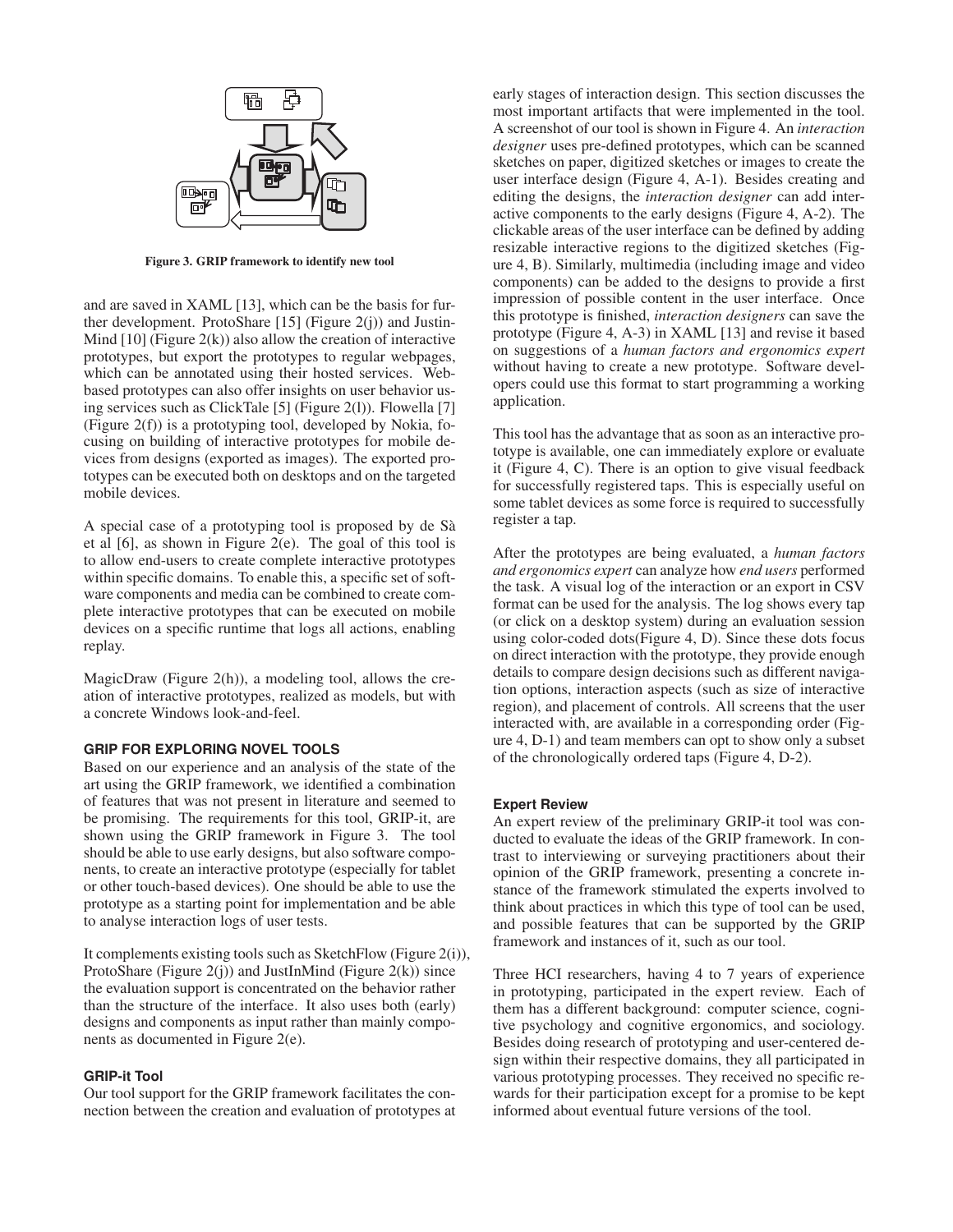

Figure 4. Screenshot of our (revised) tool prototype. Designers create interactive prototypes (A, B), one can explore the prototypes (C), visual logs of prototype explorations are provided (D).

Before the review, there was a briefing session to present the tool, its goals and some examples of UI designs created by the tool. Analogous to cognitive walkthroughs [20], the experts received written instructions, including a list of tasks, and were asked to write a short report regarding their feedback and findings. Furthermore, the tool and some examples of interactive prototypes created using the tool were provided to the experts. Afterwards, the experts presented their findings in a report and provided reasons behind the problems, and possible suggestions. This expert review differs from a typical cognitive walkthrough because we did not ask the experts to focus on ease of learning. We were interested in feedback concerning GRIP-it.

According to the feedback, the general idea of a tool that combines prototyping and the evaluation of UI designs before any working prototype is available, is appreciated by all the experts. One of the experts mentioned: *"The application could be useful for designers when creating UIs to illustrate the interactivity of their design drafts"*. Another expert reports:*"Evaluating these sketched prototypes including interactive features of a prototype is interesting for evaluating a first prototype of an application"*. Furthermore, one of the experts remarks: *"The application could replace paper prototypes and Wizard of Oz experiments. It allows an easy trial of a good way to test alternative interfaces"*. Consequently, this type of tools is suitable to support both the creation and the early evaluation of interactive UI designs.

During the evaluation of the interactive behavior of UI designs, our tool logs actions of participants on the screen. One of the experts assessed this feature as follows: *"The fact that the system logs where the test participant has clicked in the prototype can be very useful"*. Furthermore, this expert recommends to add various visualizations of the logs and to relate more information to the existing dots, such as time information and a path that shows the navigation actions of a test participant.

One of the experts favors the support for iterative design in the GRIP-it tool. Since only the evaluation of UI designs was considered in this expert review, this expert reports: *"I am very curious about the design feature in this tool, and the interplay between designing and evaluating. A good balance between these two tasks, and features that enhance iterative design, according to the logs, would be very interesting."*. Another expert mentions that a more advanced version of the tool could be used in co-design sessions, which includes participatory design into the scope of GRIP. Further remarks of the experts concern detailed feedback on the UI of the tool, including comments regarding the size and placement of UI widgets. Most of these detailed comments are already taken into account in GRIP-it as shown in Figure 4.

More general comments suggested to provide an export feature, specifically to better support testing with a larger number of people over the Internet with support for logging and the possibility to also include a questionnaire. Inclusion of a wizard-like interface was another suggestion. These suggestions of the experts on the UI design of the tool will be considered for future iterations.

Although this expert review is a preliminary evaluation of the tool, the feedback of the experts acknowledges the ideas supported by the GRIP framework and encourages us to continue the development of the tool. In this review, the experts, all having relevant experience in several prototyping projects, appreciate this prototyping tool that provides features to easily and quickly add interactive behavior to sketched prototypes. By supporting the creation as well as the evaluation of prototypes, the iterative approach and cooperation within multidisciplinary teams can be benefited.